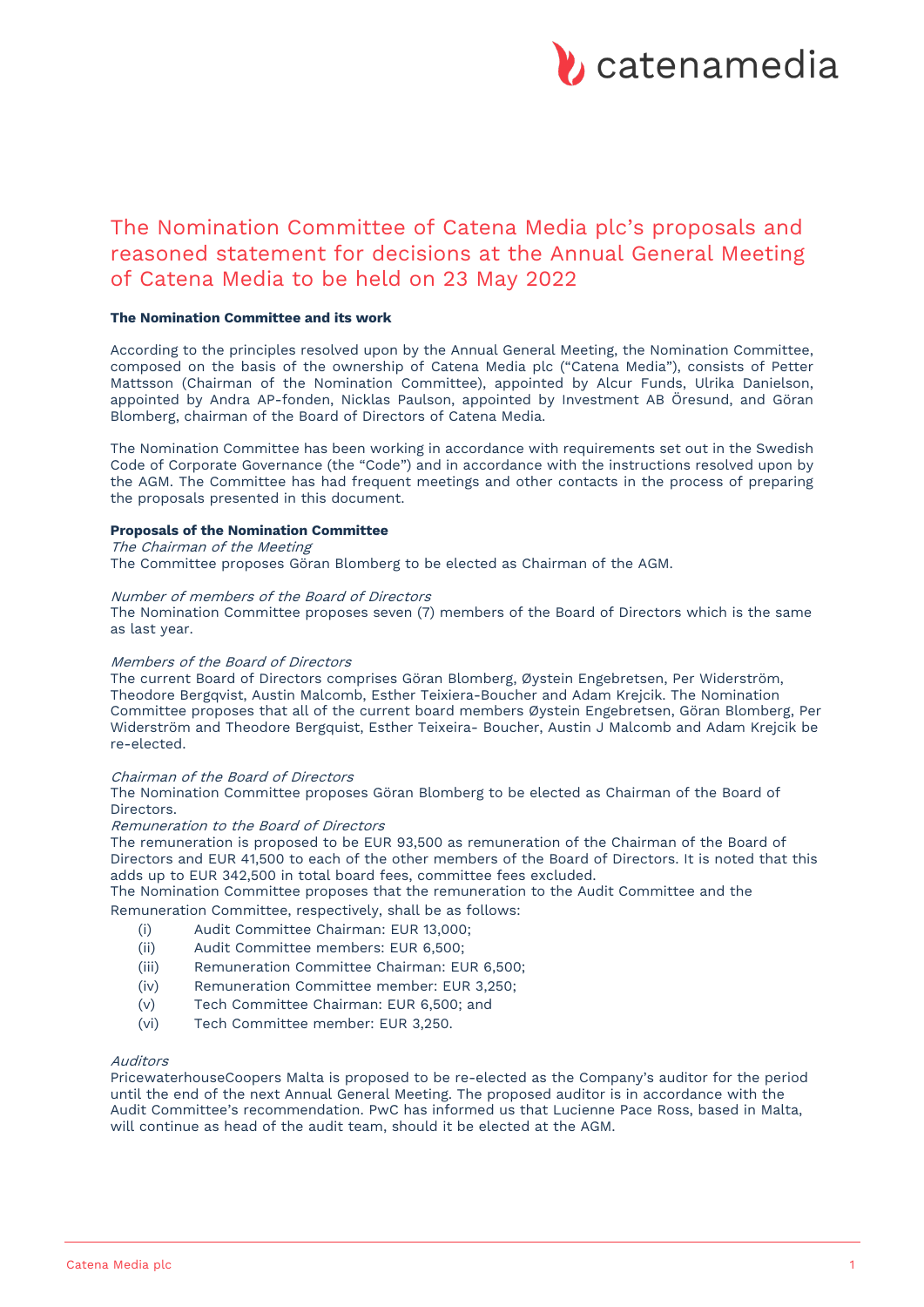

#### Remuneration to the Auditors

The Nomination Committee proposes that the auditor's fees shall be payable in accordance with approved invoices.

# Proposal on principles for the composition of the Nomination Committee

The Nomination Committee proposes that the instruction for the Company's Nomination Committee be unchanged, as follows.

The Nomination Committee shall consist of four members. The three, in terms of votes, largest shareholders/owner groups (the "**Largest Shareholders**") as per 31 August the year prior to the next annual general meeting, according to the list of shareholders in the share register maintained by Euroclear Sweden AB or that in another way are proved to be one of the Largest Shareholders, are entitled to appoint one member of the Nomination Committee each. In addition, the chairman of the Board of Directors shall be appointed as a member of the Nomination Committee. The chairman of the Board of Directors shall no later than 15 October the year prior to the next annual general meeting summon the Largest Shareholders. If any of these shareholders waive their right to appoint a member of the Nomination Committee, the next shareholder/owner groups in order of size shall be given the opportunity to appoint a member of the Nomination Committee.

The CEO or any other person from the senior management shall not be a member of the Nomination Committee. The chairman of the Board of Directors shall summon the Nomination Committee's first meeting.

The chairman of the Board of Directors shall not be appointed chairman of the Nomination Committee. The Nomination Committee's term of office extends until a new Nomination Committee is appointed. The composition of the Nomination Committee shall be made public no later than 6 months before the annual general meeting.

If it becomes known that a shareholder that has appointed a member of the Nomination Committee, as a result of changes in the said owner's shareholdings or due to changes in other owners' shareholdings, is no longer one of the Largest Shareholders, the committee member who was appointed by said shareholder shall, if the Nomination Committee so decides, resign and be replaced by a new member appointed by the shareholder who at the time is the largest registered shareholder that has not already appointed a member of the Nomination Committee.

If the registered ownership structure is otherwise significantly changed prior to the completion of the Nomination Committee's work, the composition of the Nomination Committee shall, if the Nomination Committee so decides, be changed in accordance with the above stated principles.

The tasks of the Nomination Committee shall be to prepare, for the next annual general meeting, proposals in respect of number of directors of the Board of Directors, remuneration to the Chairman of the Board of Directors, the other directors of the Board of Directors and the auditors respectively, remuneration, if any, for committee work, the composition of the Board of Directors, the Chairman of the Board of Directors, proposal for composition of the Nomination Committee, chairman at the annual general meeting and election of auditors. The Company shall pay for reasonable costs that the Nomination Committee has considered to be necessary in order for the Nomination Committee to be able to complete its assignment.

#### **Reasoned statement of the Nomination Committee**

Prior to the Annual General Meeting 2022, the Nomination Committee has held a total of six meetings and in addition had ongoing contact. The Nomination Committee has taken into account the outcome of the evaluation of the Board and its work, interviewed three board members and interviewed the CEO in relation to Catena Media's operations. Based on this, the Nomination Committee has assessed the composition of the current Board of Directors.

The Nomination Committee proposes re-election of all directors.

Overall, it is the opinion of the Nomination Committee that the proposed Board of Directors has an appropriate composition in relation to the Company's operation, phase of development and other relevant circumstances pertaining to the Company. The Committee also considers that the proposed Board of Directors has an adequate diversity and breadth of competence, experience and background. The Nomination Committee notes that two of the proposed members of the Board of Directors are women. There is reason for future Nomination Committees to continue to strive for a gender balanced composition of the Board of Directors.

The Nomination Committee has, in its work, applied rule 4.1 of the Swedish Corporate Governance Code as its diversity policy.

Further to its assessment of the proposed Board members' independence, the Nomination Committee note that, following the resignation of the former CEO, Göran Blomberg was acting CEO between 7 January and February 28, 2021, when Michael Daly took up the position as CEO.